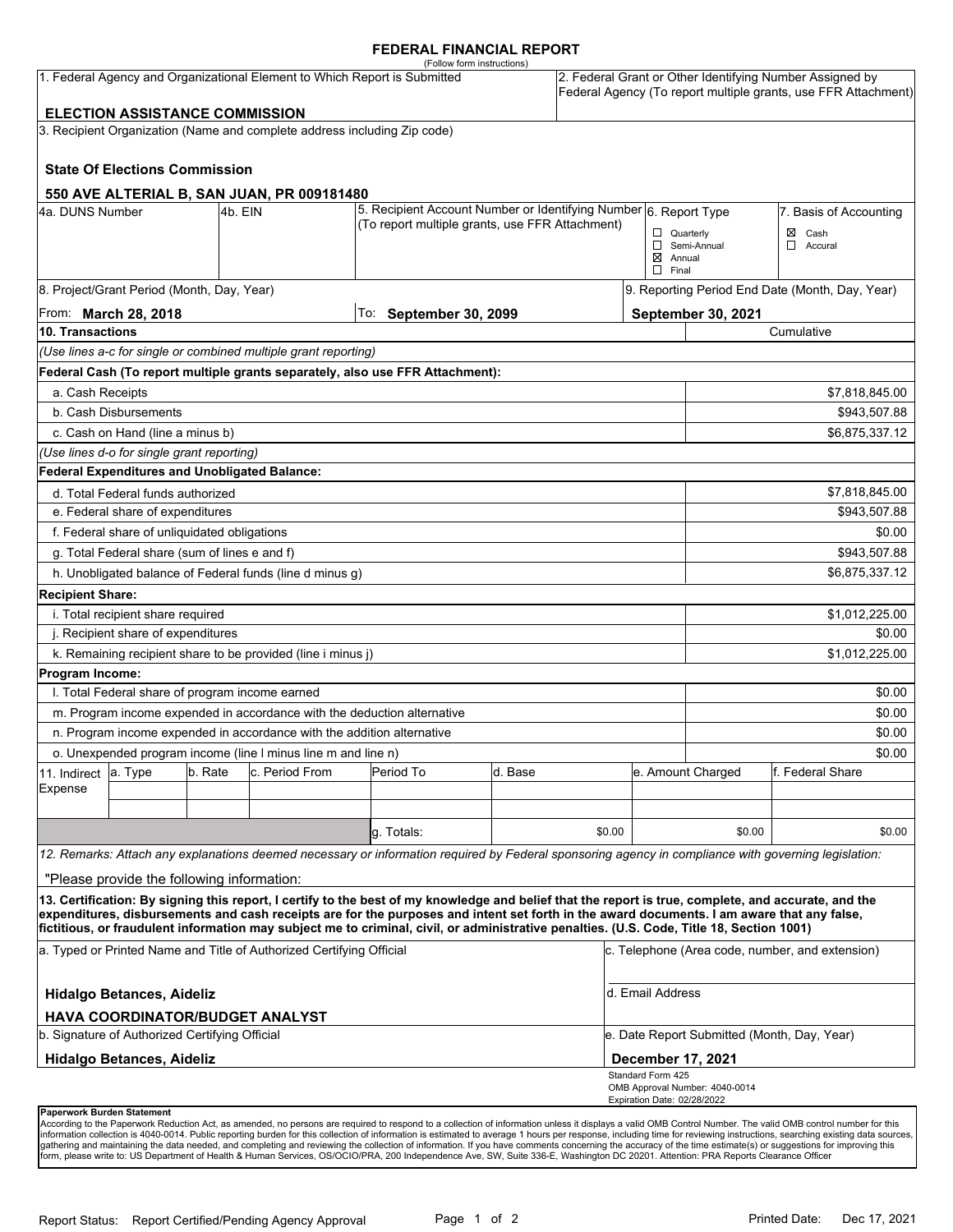#### **FEDERAL FINANCIAL REPORT**  (Additional Page)

Federal Agency & Organization

#### : ELECTION ASSISTANCE COMMISSION

Federal Grant ID Recipient Organization

| <b>DUNS Number</b><br><b>DUNS Status when Certified</b><br>EIN |                                                                                                                                                                                                                                                                                                                          |
|----------------------------------------------------------------|--------------------------------------------------------------------------------------------------------------------------------------------------------------------------------------------------------------------------------------------------------------------------------------------------------------------------|
| <b>Reporting Period End Date</b>                               | September 30, 2021                                                                                                                                                                                                                                                                                                       |
| <b>Status</b>                                                  | : Report Certified/Pending Agency Approval                                                                                                                                                                                                                                                                               |
| <b>Remarks</b>                                                 | : "Please provide the following information:                                                                                                                                                                                                                                                                             |
|                                                                | State interest earned (current fiscal year): \$0<br>State interest expended (current fiscal year): \$0<br>Program income earned (current fiscal year): \$0<br>Program income earned breakdown (current fiscal year): \$0 Source: e.g. Sale of<br>registration list<br>Program income expended (current fiscal year): \$0 |

**Federal Agency Review** 

Reviewer Name Phone # Email Review Date Review Comments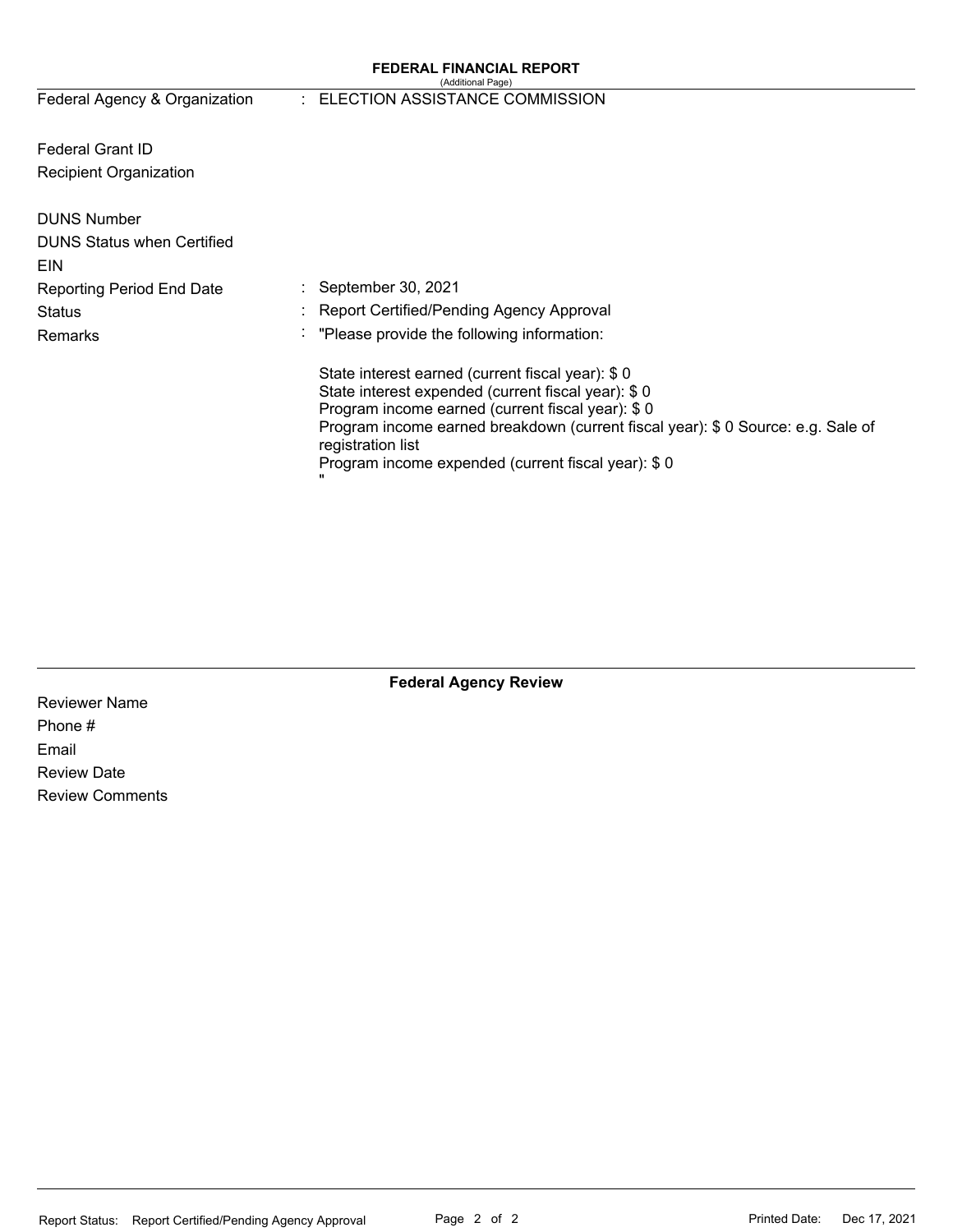# 2021-2022 EAC Progress Report

## 3. EAC Progress Report

#### **1. State or Territory:**

Puerto Rico

## **2. Grant Number:**

=

#### **3. Report:**

Annual (Oct 1 - Sept 30)

#### **4. Grant:**

Election Security

#### **5. Reporting Period Start Date**

10/01/2020

#### **6. Reporting Period End Date**

09/30/2021

## 4. Progress and Narrative

7. Describe in detail what happened during this reporting period and explain how you implemented the approved grant activities in accordance with your State Plan/Program Narrative. (*Note: Your activities should align with your Grant Cost Categories Table.)*

 The Puerto Rico State Election Commission (SEC) has been awarded \$7,818,846 under the HAVA Election Security Funds, which and initial award in 2018 was for \$3,676,962 and the past fiscal 2020 award for \$4,141,884. As the gran requirement, Puerto Rico is responsible for providing \$1,012,055 for the State Match.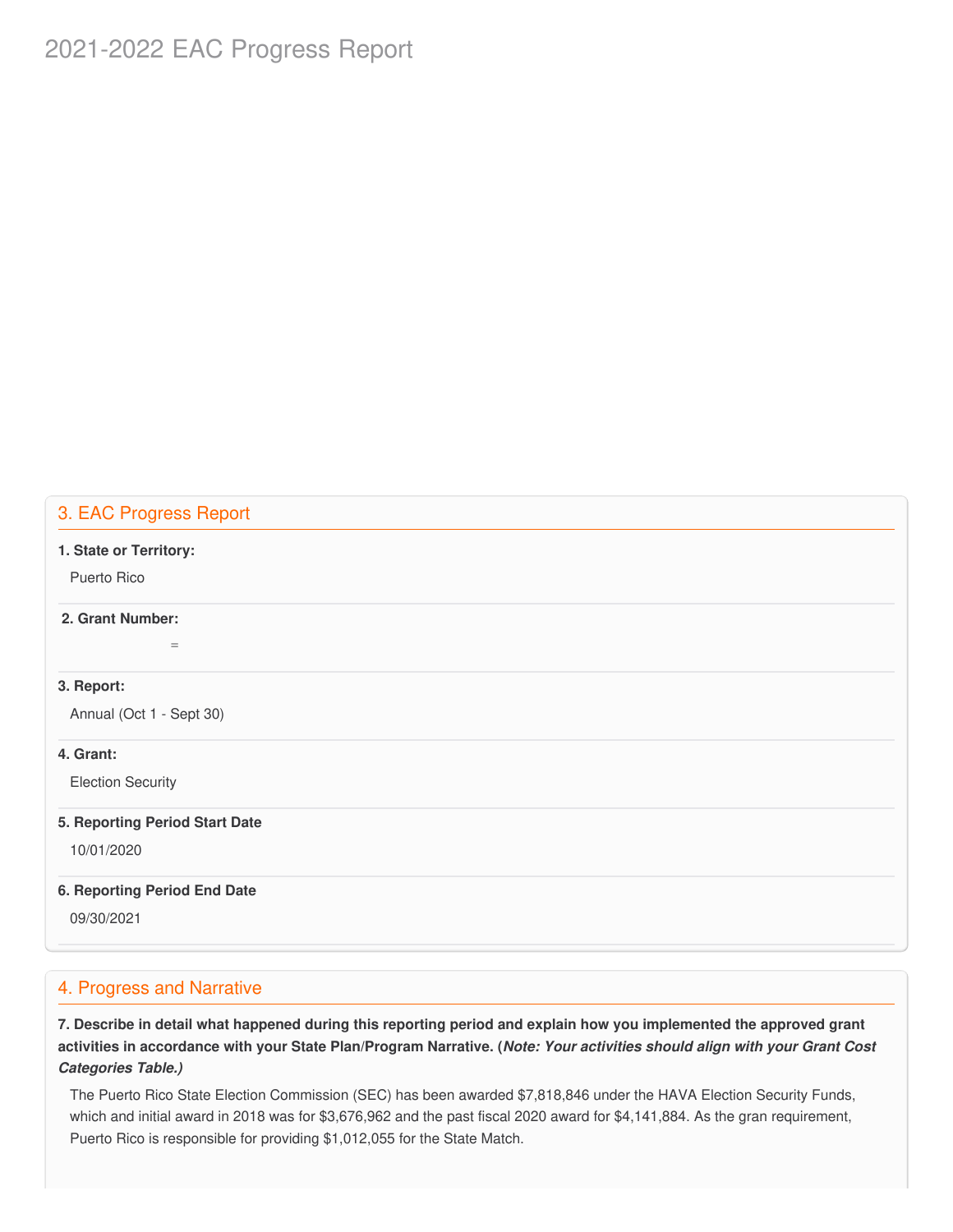In the previous report FY 2020, SEC informs a total of \$[669,227.58,](https://669,227.58) of expenditures under the categories of Voter Registration Equipment, Cyber Security, and other Voter Registration System cost, related to the beginning of optimizing our hardware and software infrastructure.

 For the current reporting period FY 2021, [\\$274,280.30](https://274,280.30) were allocated for the following purposes: Voter Registration System (Equipment Replacement), Cyber Security (Equipment), and other Voter Registration Systems cost to keep upgrading our hardware and software infrastructure. We will describe in detail all activities during this reporting period below:

#### Project: Voter Registration System- (Equipment)

 Under this category, a total of \$[133,897.02](https://133,897.02) was spent on acquiring computers, licenses, replacing old equipment, extending the equipment warranty, and ensuring that the security improvement programs and updates will work efficiently.

#### Project: Cyber Security

 For cyber security equipment, we have spent \$33,620 on the acquisition of software licensing to improve the application of redundancy and security services for the virtual servers in the Cloud.

#### Project: Voter Registration Systems; All Other Costs

 Currently, SEC has a communications infrastructure in a closed environment with various local offices called Permanent Registration Boards (JIP). All Jips are connected to the SEC Administrative Building through a Virtual Private Network (VPN). To improve the network is imperative to maintain high service availability. To meet this goal, \$[106,763.28](https://106,763.28) was spent in this category for Advance Civil Id-Warranty, maintenance, and correction of expenditures.

#### FEDERAL CASH

 Total Federal Funds Authorized: \$[7,818,846.00](https://7,818,846.00) Total Federal Expenditures reported previously: - [669,227.58](https://669,227.58) Total Federal Expenditures during this period FY 2021: - [274,280.30](https://274,280.30) Total Federal Cash on Hand [\\$6,875,338.12](https://6,875,338.12)

#### UNOBLIGATED BALANCE

 Total Federal Share of Unliquidated Obligations: 0 Total Unobligated Balance of HAVA Election, 101 funds: [\\$6,875,338.12](https://6,875,338.12)

#### STATE MATCH

 Total State Share 2018 \$ [183,848.00](https://183,848.00) Total State Expenditures 0.00 Total Balance \$ [183,848.00](https://183,848.00) Note: The State Match related to the FY 2020, for \$848,377 is still under revision of the Office of Management and Budget of Puerto Rico.

#### UNOBLIGATED BALANCE

 Total Share of Unliquidated Obligations: 0.00 Total Unliquidated Balance of State Match funds: \$183,848

#### FEDERAL INTEREST

Total Federal Program Interest Earned \$ 0.00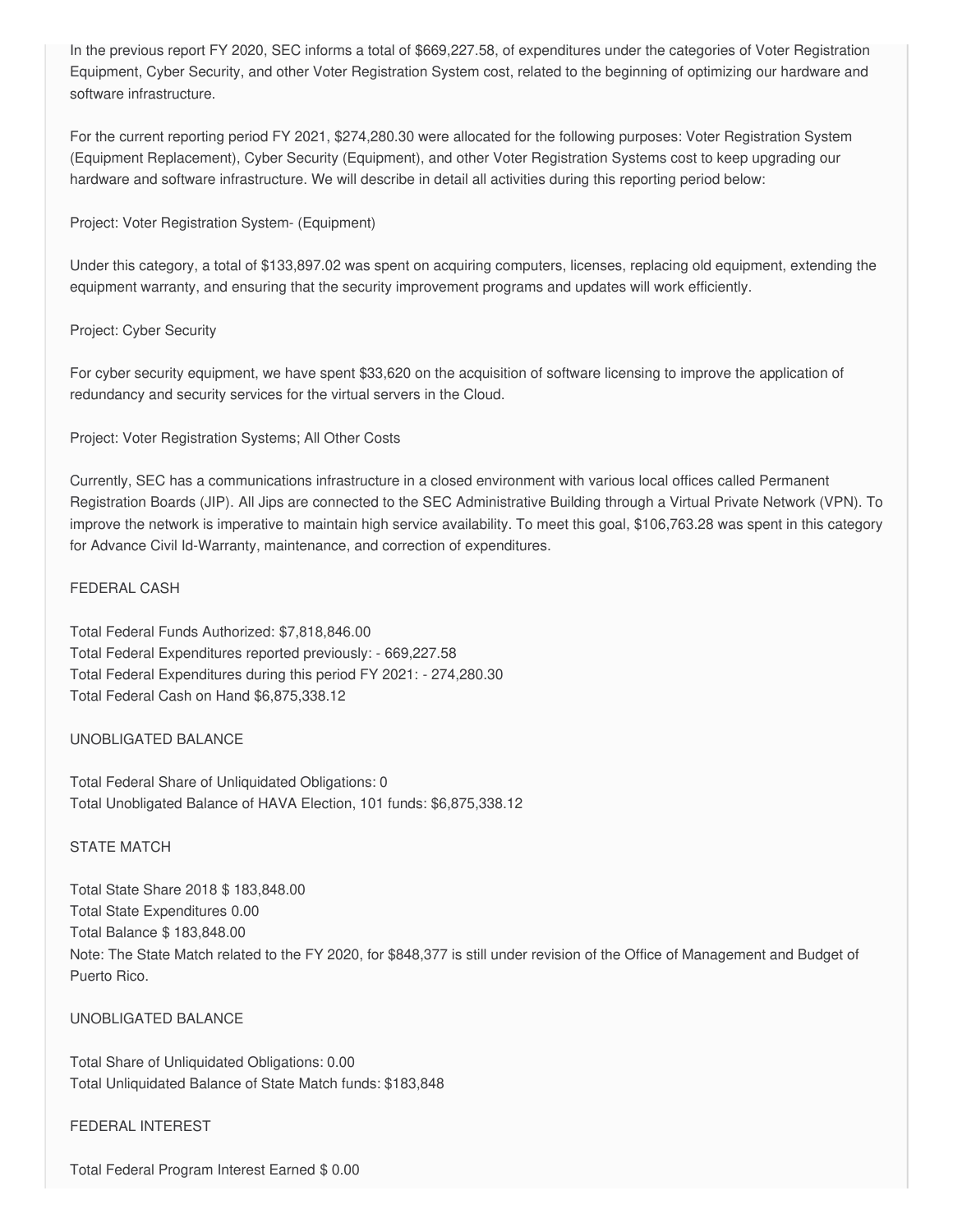Total Federal Interest Unliquidated Obligations: (0) Total Unexpended Program Interest Remaining: \$ 0.00

## 8. Describe any significant changes to your program during the project, including changes to your original State  **Plan/Program Narrative or favorable developments that improved program efficiency and/or service delivery.**

 As a result of the pandemic, SEC is still working on catching up on time with all the technological innovation and improvement plans under the HAVA Election Security grant. In addition, the present challenges of this pandemic time, the fiscal control board, and a new electoral code act have requested a change on the technology implemented on the administration of the election in Puerto Rico. However, we are back on track to fulfill the projects under the revision submitted to EAC on July 12, 2020, seeking to achieve them by the end of FY 2023.

#### **9. Issues Encountered:**

Describe all major issues that arose during the implementation of the project and the reasons why established goals were not met, if applicable. Address each issue separately and describe whether and how the issues were resolved. Also,  **briefly discuss the implications of any unresolved issues or concerns.**

 As referred in the past year report, besides the global pandemic, Puerto Rico's Government established the Electoral Code Act for 2020, or "Ley Electoral 2020", with the principal goal of providing the right to vote, the electoral enrollment, to perform updates for the electoral registration and among other electoral transactions without the need of going physically at a polling center or to a Permanent Board Unit (Jip).

 This new electoral code will bring a new implementation design and massive education about the new electoral technologic systems that will provide greater ease and direct accessibility to voting at the stipulated dates by the Electoral Code. That is why SEC revised the HAVA Election projects submitted on July 12, 2021, to EAC to adequate the actual Election Security State Plan, achieving and merging the improvement in technology purposes meeting the federal and state requirements.

Besides the reference scenario, no other issues or aspects were met that make us unable to reach the established goals.

#### **10. Provide a description of any training conducted, including security training.**

During this reporting period, no security training was conducted.

#### **11. Subgrants:**

#### **Did your office provide subawards to local jurisdictions during this reporting period?**

No

#### **12. Match:**

#### **Describe how you are meeting or have met the matching requirement.**

#### STATE MATCHING FUNDS

 HAVA requires a 5% State match of the 2018 Security funds, plus 20% of the 2020 HAVA Election Security award. The State match associated with the total amount to date is \$1,012,255. Currently, SEC is still working under the Control Fiscal Board to approve the 20% state match funds.

 No expenditure was made under the state match funds for this reporting period. Consequently, the remaining balance is [\\$183,848.00](https://183,848.00).

13. Report on the number and type of articles of voting equipment obtained with the funds. Include the amount expended  **on the expenditure table.**

Project: Voter Registration System- (Equipment)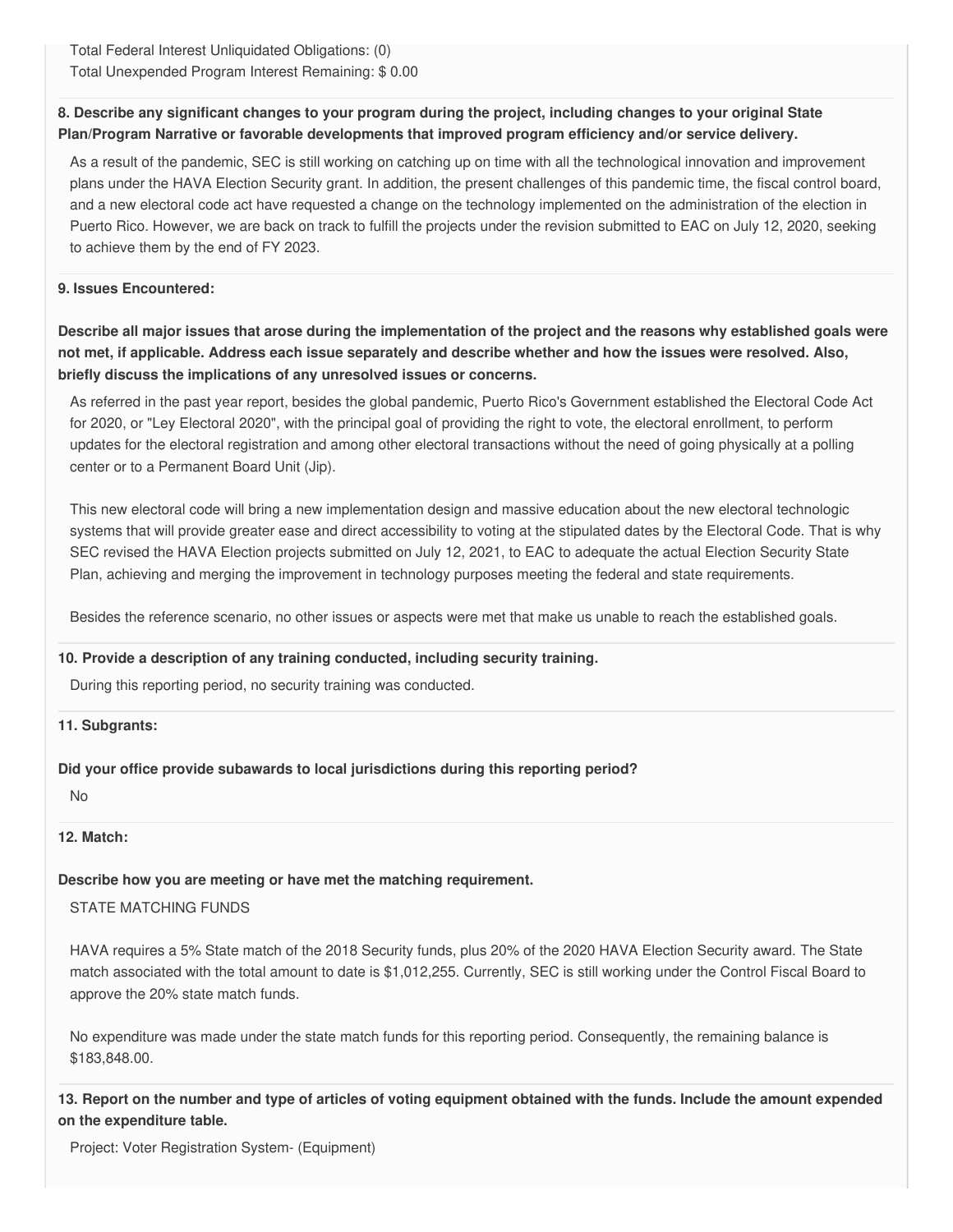Under this category, a total of \$[133,897.02](https://133,897.02) was spent on acquiring computers, licenses, replacing old equipment, extending the equipment warranty, and ensuring that the security improvement programs and updates will work efficiently.

Project: Cyber Security -

 For cyber security equipment, we have spent \$33,620 on the acquisition of software licensing to improve the application of redundancy and security services for the virtual servers in the Cloud.

Project: Voter Registration Systems; All Other Costs

 Currently, SEC has a communications infrastructure in a closed environment with various local offices called Permanent Registration Boards (JIP). All Jips are connected to the SEC Administrative Building through a Virtual Private Network (VPN). To improve the network is imperative to maintain high service availability. To meet this goal, \$[106,763.28](https://106,763.28) was spent in this category for Advance Civil Id-Warranty, maintenance, and expenditures corrections.

## 5. Expenditures

## **14. Current Period Amount Expended and Unliquidated Obligations**

## **GRANT COST CATEGORIES - FEDERAL**

 Voting Equipment and Processes: : \$133897 Voter Registration Systems: : \$106763 Cyber Security: : \$33620 Total : \$274280 **Comments:**

## **15. GRANT COST CATEGORIES - MATCH**

 Voting Equipment and Processes: : \$0 Post-Election Auditing: : \$0 Voter Registration Systems: : \$0 Cyber Security: : \$0 Voter Education/Communications: : \$0 Accessibility: : \$0 Staffing: : \$0 Training: : \$0 Subgrants: : \$0 Total : \$0 **Comments:**

## 7. Expenditures

#### **16. Confirm Total Grant Expenditure Amounts**

 Federal : \$274280 Match : \$0 Total : \$274280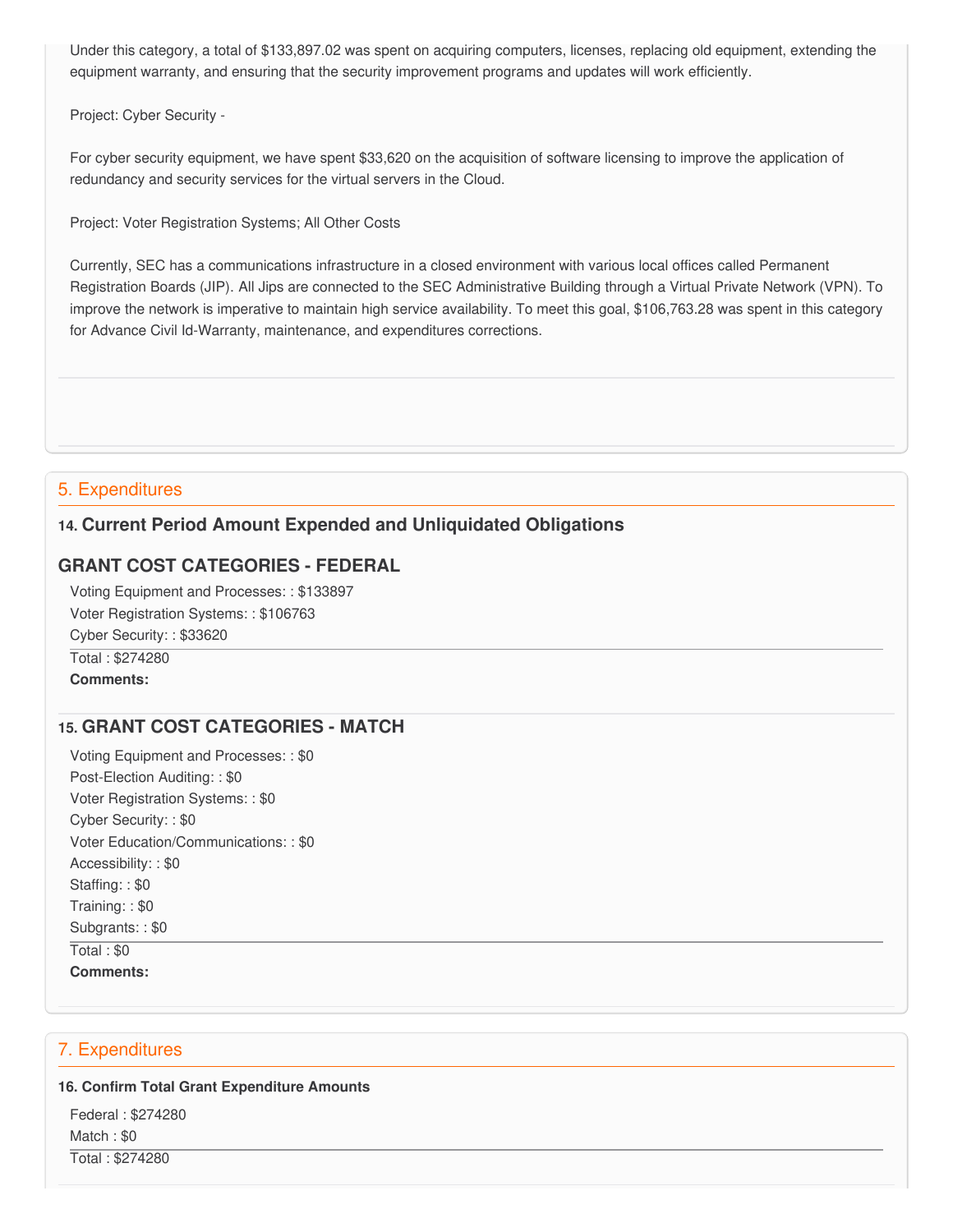**OMB CONTROL NUMBER: 3265-0020**

## 8. Certification

 **Name and Contact of the authorized certifying official of the recipient.**

**First Name**

FRANCISCO J.

#### **Last Name**

ROSADO COLOMER

**Title**

CHAIRMAN

**Phone Number** 

**Email Address**

#### **17. Add another contact to send a copy of submission confirmation and edit link?**

#### Yes!

**18.**

**First Name**

AIDELIZ

#### **Last Name**

HIDALGO BETANCES

**Title**

HAVA COORDINATOR

**Email Address**

 **Signature of Certifying Official:**